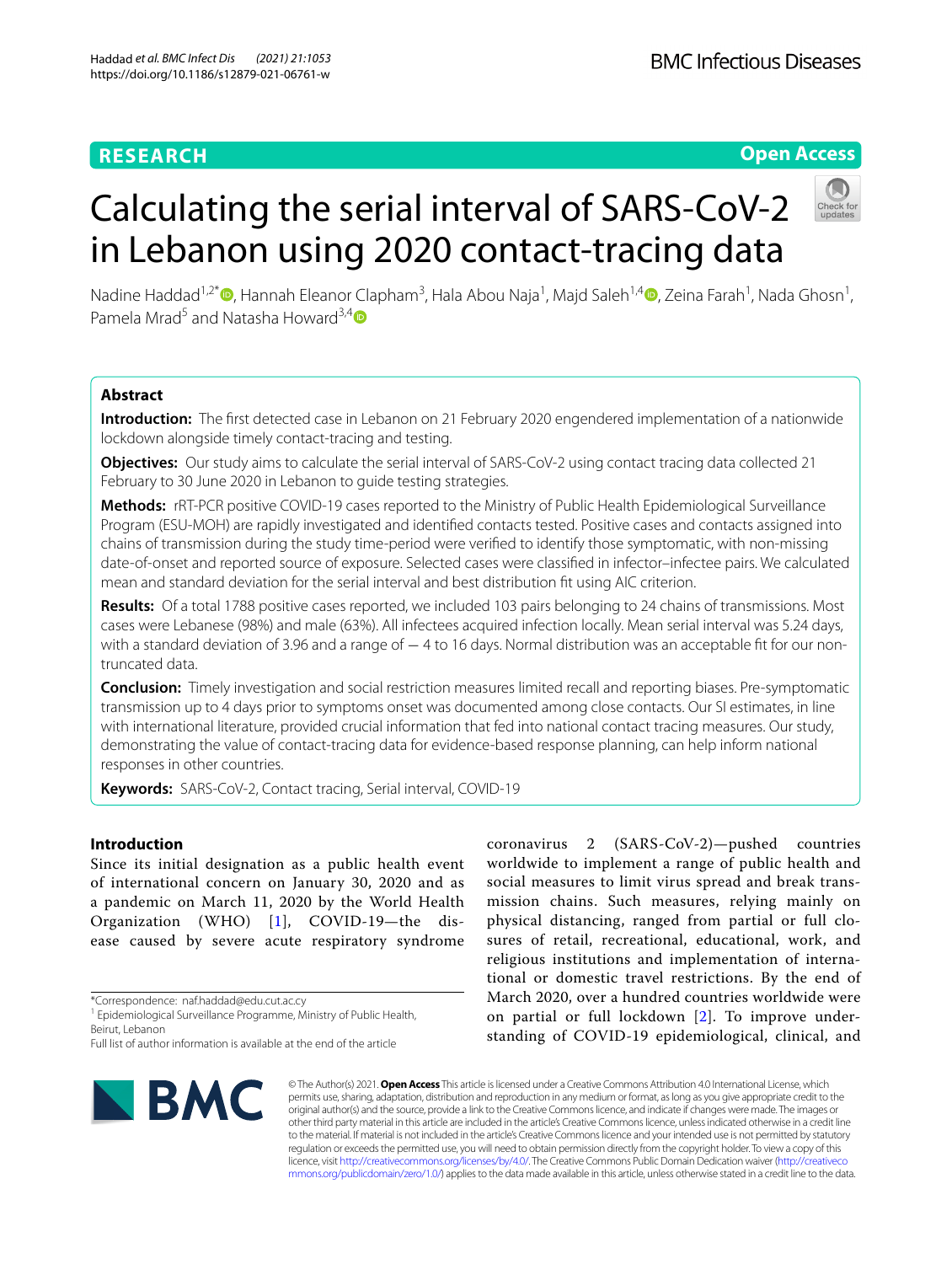virological characteristics, WHO initiated the First Few X cases and contacts (FFX) investigation protocol, aiming to identify transmission dynamics, severity, and clinical spectrum. FFX allows description of clinical presentation and severity, as well as estimation of serial interval, secondary infection rate (SIR), and the proportion of symptomatic cases [[3](#page-5-2)].

In Lebanon, the frst COVID-19 case was detected on February 21 2020 in a symptomatic passenger returning on a fight from Iran. Subsequently, passengers returning from countries with clusters or sustained local transmission were screened for symptoms at the airport and land crossings and followed-up daily for the next 14 days. Travelers developing symptoms were referred for testing using real-time Reverse Transcription Polymerase Chain Reaction (rRT-PCR) at Rafk Hariri University Hospital (RHUH). Decisions on public health and social measures rapidly accelerated thereafter, with nurseries, schools and universities closed between February 29 and March 2, followed by closures of restaurants, cafés and night clubs on March 10 when the frst confrmed COVID-19 death was declared. On March 11, as COVID-19 was declared a pandemic by WHO, Lebanon banned travel from 11 countries with local transmission. On March 15, the Council of Ministers and the Supreme Council of Defence declared a state of public health emergency imposing nationwide lockdown including closures of all ports of entry from March 16 [[4\]](#page-5-3). On April 9, the national lockdown was extended until June 7. Lockdown measures were released in phases with the fifth and final phase targeting retail and recreational centres, which were given official permission to reopen on June 8 (with reduced capacity) and international fights, which resumed on July 1 (with 10% operational capacity compared to 2019) [[5](#page-5-4)].

In the context of novel infectious pathogens, understanding transmission dynamics and parameters is crucial to better implementation of control and mitigation strategies. Examples of such parameters include the incubation period (i.e. time between exposure and onset of symptoms), generation time (i.e. time between the point when the infector is infected and then infects someone), serial interval (i.e. time between symptoms onset of an infector and that of an infectee), and reproduction number (i.e. average number of infections generated by an infectious individual)  $[6]$  $[6]$ . These parameters are critical for improving implementation of case isolation, contact tracing, and quarantine periods. The aim of this study was to estimate the serial interval of SARS-CoV-2 in Lebanon using surveillance data collected from the frst few hundred cases and contacts in Lebanon as per the WHO FFX investigation protocol.

## **Methods**

## **Case defnitions**

We used the COVID-19 case definition provided by Lebanese Ministry of Public Health (MOPH) circular no. 35, issued February 24, 2020, as 'any person with any laboratory confrmation, including positive serology in paired serum samples, specifc Polymerase Chain Reaction (PCR), or genome sequencing, irrespective of clinical signs and symptoms' [[7\]](#page-5-6). We also adopted the WHO case defnition for close contact, as 'any person who had direct physical or a close contact (within 1 m for more than 15 min) with a confrmed COVID-19 case; or any person providing direct care for patients with COVID-19 disease without the proper use of personal protective equipment (PPE), from 2 days before to 14 days after the case's onset of symptoms [\[8](#page-5-7)].

## **Data management**

All private and public testing laboratories are requested to report confrmed COVID-19 cases daily to the Epidemiological Surveillance Program at the Lebanese Ministry of Public Health (ESU-MOH). National data entry, initially performed by ESU-MOH central office using the electronic DHIS2 platform, is performed by testing laboratories since September 2020. All confrmed cases were initially investigated using the FFX protocol "Case Initial Reporting Form A1" subsequently summarised as a twopage case investigation form issued by ESU-MOH, collecting similar information about socio-demographics, clinical signs and symptoms, contacts, and exposures in the 14 days prior to symptom onset. During the frst few weeks of the national epidemic, all confrmed cases were isolated at Rafk Hariri University Hospital (RHUH) in Beirut, until they tested negative twice using rRT-PCR. On March 30, an MOPH decree specifed the duration of institutional or home isolation as 30 days from symptom onset for symptomatic cases and from date of confrmation for asymptomatic cases (MOPH decree 359/1 dated March 30, 2020) [[9\]](#page-5-8). On November 6, MOPH circular no. 159 reduced self-isolation duration to 10 days for asymptomatic and 13 days for symptomatic cases in line with WHO guidance.

ESU-MOH investigated identifed close contacts, using FFX protocol Form B1 (Contact initial reporting form) to collect socio-demographic information, exposure history and symptoms onset, and followed them for 14 days from last encounter with the confrmed case using Form B2 (Contact follow-up reporting form). Initially, all contacts were requested to home quarantine for 14 days and were tested on becoming symptomatic. From April 21, MOPH circular no. 73 requested all contacts be tested for COVID-19 once identifed, regardless of symptoms. All symptomatic and asymptomatic cases and contacts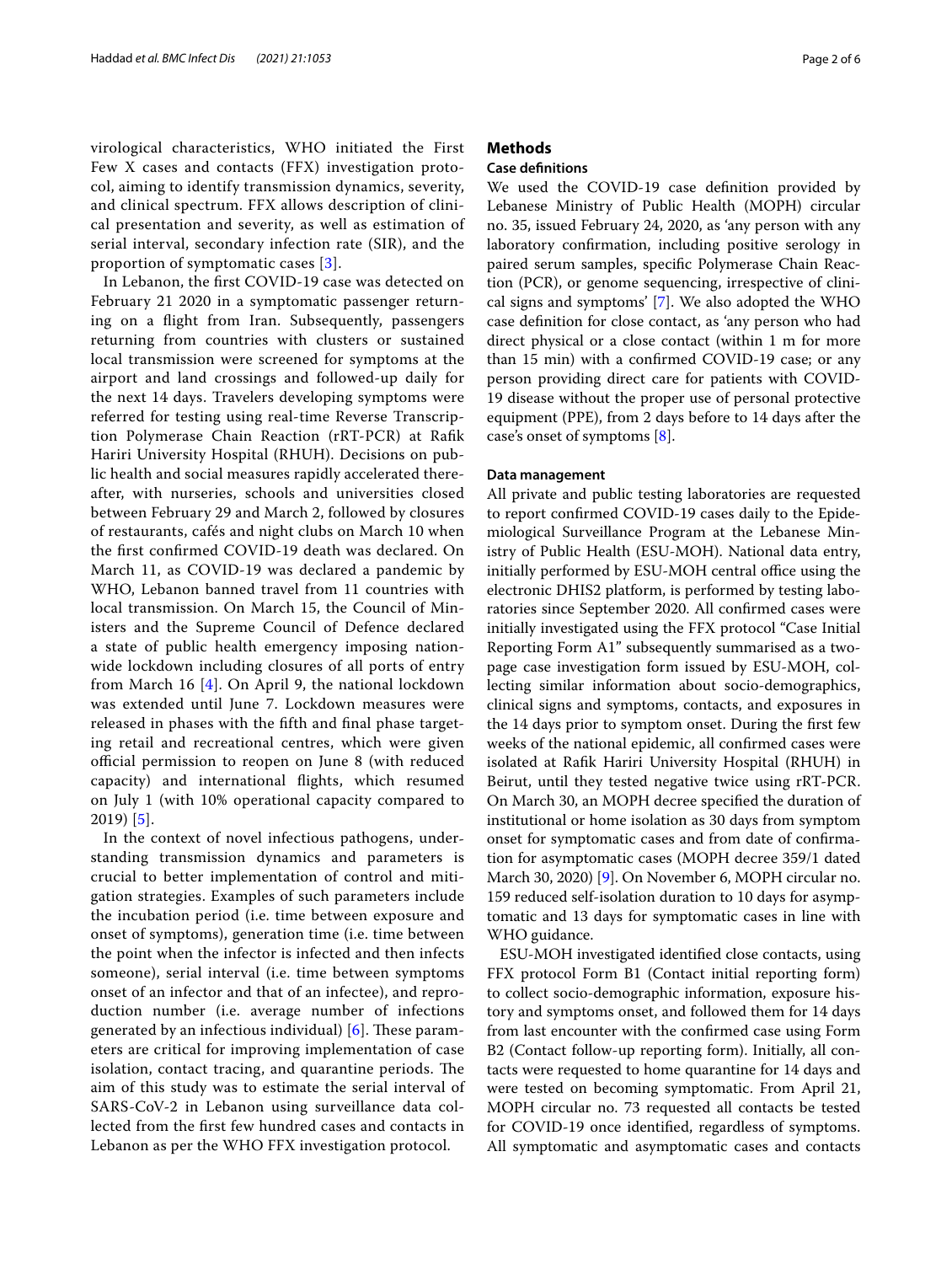testing positive—and subsequently classifed as cases were assigned to chains of transmission by ESU-MOH epidemiologists. Thus, the same chain of transmission can include infections acquired from household, occupational (i.e. work settings other than hospitals) and healthcare exposure (i.e. between healthcare workers, or between patients and healthcare workers).

## **Constructing transmission pairs and calculating serial interval**

For this study, we reviewed all cases reported to ESU-MOH DHIS2 COVID-19 central database between 21 February 2020 (i.e. detection of frst case) and 30 June 2020 (i.e. cluster transmission phase) and retained those meeting all the following criteria: (i) reported at least one symptom (i.e. fever, cough, dyspnea, headache, myalgia/ arthralgia, anosmia); (ii) provided a date of onset; and (iii) were linked to chains of transmission (i.e. non sporadic cases). Cases were excluded if they: (i) were asymptomatic (no reported symptoms); (ii) were symptomatic but did not provide a date of onset; or (iii) their exposure was multi-factorial including several primary cases or exposures. We reviewed transmission chains of retained cases by chronological order of exposure and symptoms onset to construct infector–infectee pairs as described by Xu et al.  $[10]$  $[10]$ . The 'infector' was defined as the primary case, with an identifed source of exposure occurring prior to their encounter with the 'infectee' and presenting any symptoms. The 'infectee' was defined as the secondary case whose exposure was solely by the infector and presenting any symptoms.

In the same chain of transmission, the same infector could generate more than one pair if they infected more than one individual. Additionally, the infectee from one pair could become an infector for another pair. Thus, to be conservative, pairs were discarded if the same onset date was reported by both the infector and infectee, as this was suggestive of an external unidentifed source of infection. For every pair, the time diference between the date of symptom onset of the infectee and that of the infector was calculated as number of days. To estimate the serial interval, we used the likelihood-based estimation method proposed by Wallinga and Teunis [[11\]](#page-5-10). Confdence intervals were generated with bootstrapping of 1000 iterations. Analysis was conducted using R version 4.0.3 and R studio version 1.2.5033 and distribution ftting using **ftdistrplus** package.

## **Results**

Between February 21 and June 30, 2020, a cumulative number of 1788 confrmed COVID-19 cases were reported in Lebanon, which we screened for verifcation of source of exposure and onset date. We excluded 805

| Number of pairs assigned Number of infector<br>to each infector | (primary cases) | Number of<br>generated<br>infectees |  |
|-----------------------------------------------------------------|-----------------|-------------------------------------|--|
|                                                                 | 35              | 35                                  |  |
| 2                                                               | 15              | 30                                  |  |
| 3                                                               | 8               | 24                                  |  |
| 4                                                               |                 |                                     |  |
|                                                                 |                 |                                     |  |

<span id="page-2-1"></span>

|  |  | Table 2 Participant characteristics |
|--|--|-------------------------------------|
|--|--|-------------------------------------|

| Demographics                   |         | Infector, $n = 61$ (%) Infectee, $n = 87$ (%) | p-value |
|--------------------------------|---------|-----------------------------------------------|---------|
| Age (mean years) $50 \pm 18.5$ |         | $45.3 \pm 18.6$                               | 0.129   |
| Sex                            |         |                                               |         |
| Male                           | 39(63)  | 41 (46)                                       | 0.061   |
| Female                         | 23(37)  | 48 (54)                                       |         |
| Nationality                    |         |                                               |         |
| I ebanese                      | 61 (98) | 85 (98)                                       | 0.999   |
| Syrian                         | 1(2)    | 2(2)                                          |         |
| Source of infection            |         |                                               |         |
| Locally acquired               | 55 (89) | 87 (100)                                      | 0.009   |
| Imported                       | 7(11)   | 0(0)                                          |         |

asymptomatic cases, 302 symptomatic cases with missing date of onset, and 532 cases with multi-factorial exposure or multiple possible primary cases. Table [1](#page-2-0) shows a total of 149 cases (62 infectors, 87 infectees) included. We obtained 103 infector–infectee pairs from 24 chains of transmission as per our selection criteria. Seventeen individuals were simultaneously considered as an infector in one pair and an infectee in another.

Table [2](#page-2-1) shows no significant differences ( $p=0.984$ ) in the mean ages of infectors (50 $\pm$ 18.5 years) and infectees  $(45.3 \pm 18.6 \text{ years})$ . Most cases were Lebanese (98%) and male (63%). All infectees acquired the infection locally, as compared to 89% ( $n=55$ ) among infectors ( $p=0.009$ ).

For calculation of the serial interval from non-truncated data, all 103 identifed pairs were included in analysis. The empirical density distribution plot of the serial interval of non-truncated data is shown in Addi-tional file [1](#page-4-0). The mean serial interval fitted to the normal distribution was 5.24 days (95% CI 4.37–6.03), with a minimum of  $-4$  and a maximum of 16 days (Table [3](#page-3-0)). Skewness and kurtosis were calculated at 0.56 and 3.02, respectively. The Shapiro–Wilk normality test was calculated at  $W=0.962$  (p-value=0.005), implying the serial interval was merely normally distributed. Using maximum-likelihood estimation, the Akaike information

### <span id="page-2-0"></span>**Table 1** Distribution of cases as infector–infectee pairs

5 2 10 Total 62 103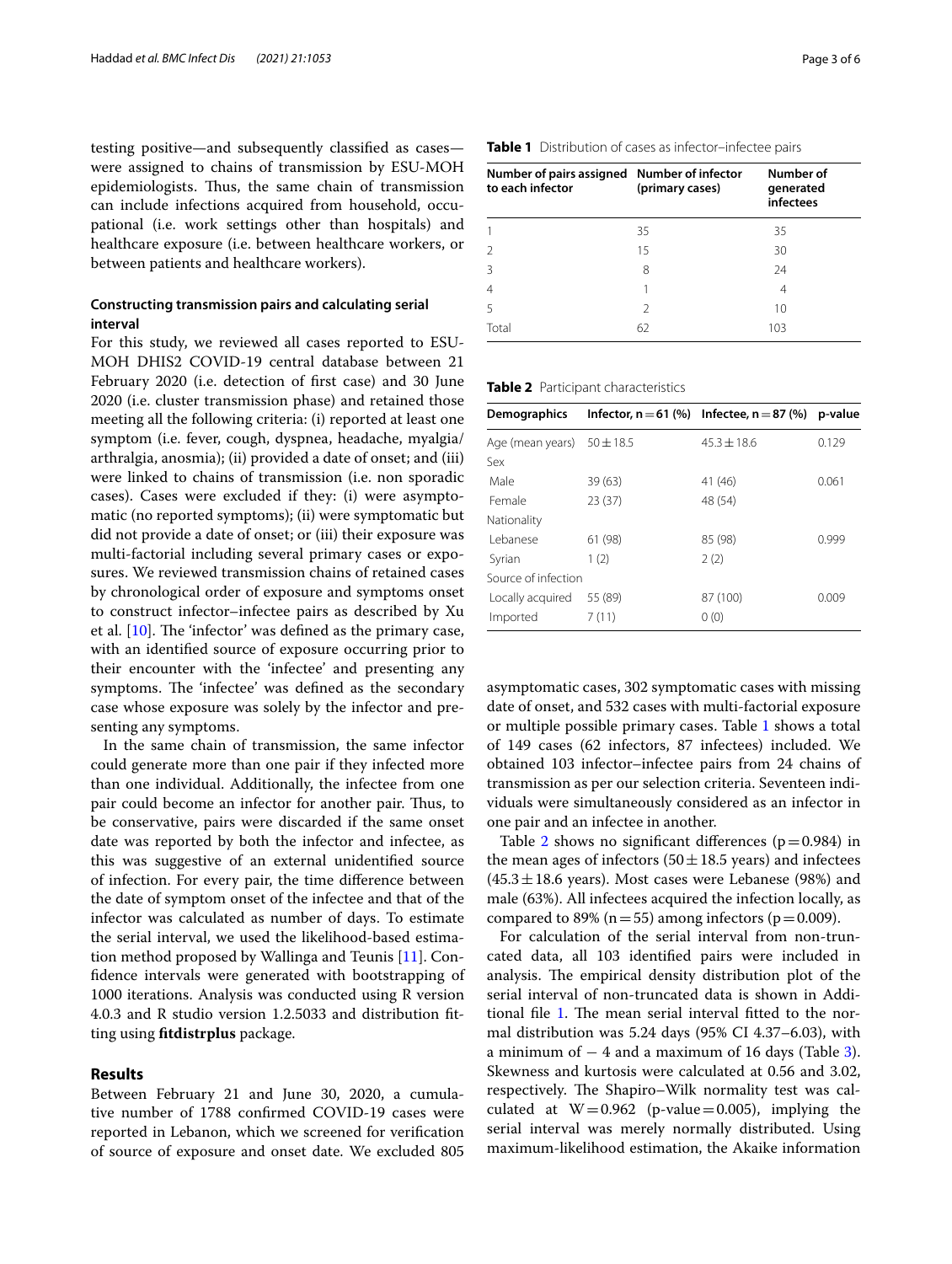<span id="page-3-0"></span>**Table 3** Summary statistics of ftted distributions for nontruncated and truncated data

| Data             | <b>Distribution model</b>                         | Mean (95% CI)       | AIC    |
|------------------|---------------------------------------------------|---------------------|--------|
| Non-truncated    | Normal (Mean, SD)                                 | $5.24(4.37 - 6.03)$ | 578.76 |
| Truncated $(>0)$ | Normal (Mean, SD)                                 | 5.68 (4.94-6.46)    | 528.99 |
|                  | Log-normal (mean-<br>$log = 1.51$ , sdlog = 0.70) | $6.02(5.06 - 6.97)$ | 504.83 |
|                  | Gamma<br>Shape = $2.44$ , rate = 0.43             | $5.88(5.65 - 6.11)$ | 501.56 |
|                  | Weibull<br>Shape = $1.65$ , Scale = $6.36$        | $5.78(5.56 - 6.01)$ | 503.24 |

NB: AIC is Akaike information criterion

criterion (AIC) of the ftted non-truncated data to the normal distribution is calculated as 578.76.

Next, data analysis was repeated on truncated data after removing the six pairs with non-positive values of the serial interval. For the remaining 97 pairs, the mean serial interval fitted to the normal distribution was calculated at 5.68 days (95% CI 4.94–6.46). Skewness and kurtosis were calculated at 0.85 and 2.93, respectively. The Shapiro–Wilk normality test was calculated at  $W=0.911$ (p-value =  $1.01 \times 10^5$ ). The Akaike information criterion (AIC) of the ftted truncated data to the normal distribution is calculated as 528.99.

Three other distributions were fitted to the nontruncated data and their AIC evaluated: normal, lognormal, Gamma and Weibull. Fitting the log-normal distribution to the non-truncated data, the ftted mean serial interval was estimated as 6.02 days (95% CI 5.06– 6.97), AIC=504.83. The fitted mean was estimated at 5.88 (95% CI 5.65–6.11), AIC=501.56 from the Gamma distribution and at 5.78 (95% CI 5.56–6.01), AIC=503.24 for Weibull distribution. The empirical and theoretical density distribution plots of the serial interval of nontruncated data are shown in Fig. [1](#page-3-1).

## **Discussion**

The serial interval estimates presented were computed using the frst COVID-19 case data from Lebanon's epidemic as reported to the national surveillance program. Our fndings revealed estimates of 5.24 days (95% CI 4.37–6.03) for complete data, and at 5.68 days (95% CI 4.94–6.46) for truncated data between February 21 and June 30, 2020. Findings from both complete and truncated data are in line with those found in the literature. A study conducted in China, outside Hubei province, estimated the mean SI 5.2 ( $\pm$ 4.7) days when rapid case identifcation and isolation measures were implemented, comparable to our SI estimates when similar COVID-19 surveillance and response activities were implemented [[12\]](#page-5-11). Another study in mainland China, covering January–February 2020, estimated SI as 5 (95% credible interval [CrI] 4.4–5.5) and 5.2 (95% CrI 4.9–5.7) days for household and non-household transmission respectively [[10\]](#page-5-9). Further, a systematic review of 23 studies conducted between February and March 2020 estimated the mean SI between 4.2 to 7.5 days, with a pooled weighted mean estimate of 5.2 (95% CI 4.9–5.5) days [[13](#page-5-12)]. Similarly, a systematic review of 11 studies conducted during the same period found a pooled estimate for SI as 5.40 (5.19, 5.61) and 5.19 (4.37, 6.02) days by the fxed and random efects model, respectively [\[14\]](#page-5-13). However, a study in Japan, using publicly-available data at the start of the pandemic, found the mean SI to be 4.7 (95% CrI 3.7, 6.0) days, which was slightly lower than reported estimates at the start of the epidemic in China possibly due to the small sample size limited to only 28 studied pairs of infector–infectees [\[15](#page-5-14)].

Though both complete and truncated data are reported in the literature, we do not think there is a valid reason

<span id="page-3-1"></span>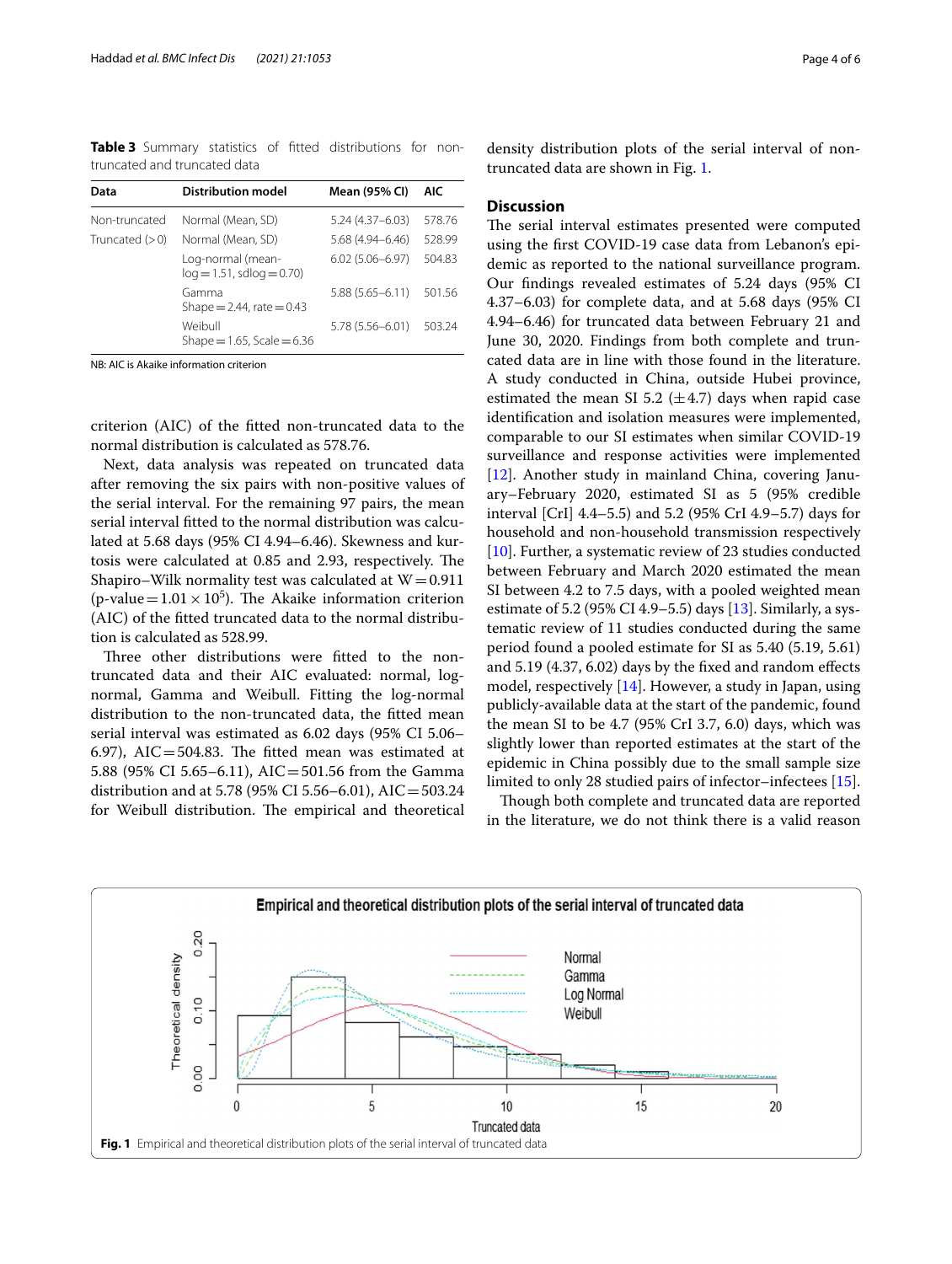to exclude negative values from the data as this might exclude valuable information. Therefore, looking at our complete non-truncated data, we found that the normal distribution provides the best ft, which has also been used in other studies [[10,](#page-5-9) [11](#page-5-10), [14](#page-5-13)]. As documented elsewhere, we consider that the normal distribution can be used with confdence for future epidemiological assessment and modelling [\[10](#page-5-9)].

Interestingly, looking at our non-truncated data, a presymptomatic transmission (i.e. where the infectee developed symptoms before the infector-primary case) was documented from 4 days before symptoms onset. Examination of the six pairs with negative serial interval values reveals these occurred in the same household, suggesting that pre-symptomatic transmission can occur among close contacts [\[10,](#page-5-9) [12](#page-5-11)]. Our results align with those of a study of 468 confrmed cases in China reported in February 2020 [[16](#page-5-15)], and with the earliest recommendations of the WHO-FFX protocol that defnes a contact as someone who was in contact with a positive case from 1–4 days before symptom onset [[3\]](#page-5-2). Nevertheless, the contact tracing procedures followed by MOPH Lebanon were built upon WHO considerations, defning contacts from 2 days before to 14 days after the case's onset of illness [[8\]](#page-5-7).

The main strength of our study resides in the thorough contact tracing undertaken from detection of the frst case in the country. The proportion of travel-acquired infections in our study sample was signifcantly higher among infectors (11.3%) as compared to infectee, in line with surveillance fndings at national level during the same time-period, when community transmission was not yet established in the country. The study period, which corresponded with a country-wide lockdown and limited cluster transmission, minimized risk of reporting bias for possible sources of infection as was refected by Nishiura et al. [[16\]](#page-5-15). Additionally, the timely investigation of both cases and contacts reduced possible recall bias of the dates of symptoms onset, which was reported as a possible limitation in other studies [\[11](#page-5-10)].

This study is limited to estimating SI parameters in symptomatic cases. It would be useful to examine laboratory-confrmed asymptomatic cases both as infector and infectee and estimate whether generation time difers, to enable better understanding of disease transmission in such circumstances. However, this was not feasible in our study as the date of exposure was not systematically collected in case-based investigation forms. It would also have been interesting to estimate serial intervals for diferent demographic, geographic, or exposure (e.g. hospital, non-hospital setting) strata, but this was not feasible due to our limited sample size. Additionally, it would have been interesting to compare serial interval estimates at diferent phases of the epidemic as suggested by Ali et al.  $[12]$  $[12]$ , but this was not feasible as it became difficult to identify well-defined chains of transmission once Lebanon entered its community transmission phase in July 2020. Finally, it was not possible for us to conduct a sensitivity analysis with and without scenarios, multifactorial exposures, and multiple possible primary cases as the cases we excluded were missing the information pertinent for such an analysis.

Our study informed national policy, providing crucial information that fed into contact-tracing measures adopted by Lebanon's MOPH. For instance, alignment of our results with international fndings and recommendations infuenced MOPH to recommend contacts be tested within 5–7 days from last exposure to a positive COVID-19 case instead of being tested immediately as was initially advised in April 2020. Thus, we believe our study can serve as an example for other countries to better understand transmission dynamic parameters and implement evidence-informed contact-tracing procedures.

## **Conclusion**

Identifying the transmission dynamics of SARS-CoV-2 is crucial for evidence-informed decision-making in controlling national COVID-19 epidemics. Our analysis of surveillance and investigation data collected on the frst identifed transmission chains in Lebanon guided national authorities in the implementation of contact tracing and testing, highlighting the necessity of testing contacts starting the 5th day after exposure rather than immediately upon identifcation.

Our study methods and fndings can serve as a useful example on the importance of conducting contact tracing to understand virus transmission dynamics and tailor response activities accordingly.

## **Supplementary Information**

The online version contains supplementary material available at [https://doi.](https://doi.org/10.1186/s12879-021-06761-w) [org/10.1186/s12879-021-06761-w.](https://doi.org/10.1186/s12879-021-06761-w)

<span id="page-4-0"></span>**Additional fle 1: Figure S1.** Empirical density distribution of the serial interval of the non-truncated data.

#### **Acknowledgements**

We are grateful to the Minister of Public Health Dr. Hamad Hassan, for his continuous support to ESU-MOH activities during the COVID-19 pandemic. We also want to acknowledge the efforts of all ESU-MOH epidemiologists and data collectors as well as the patients whose data contributed to making this study successful.

#### **Authors' contributions**

NHa conceived the study with inputs from other authors, analysed data, and drafted the manuscript. NHa, HAN, MS, ZF collected data, assigned transmission chains, supported by PM and NG. HEC and NHo contributed to